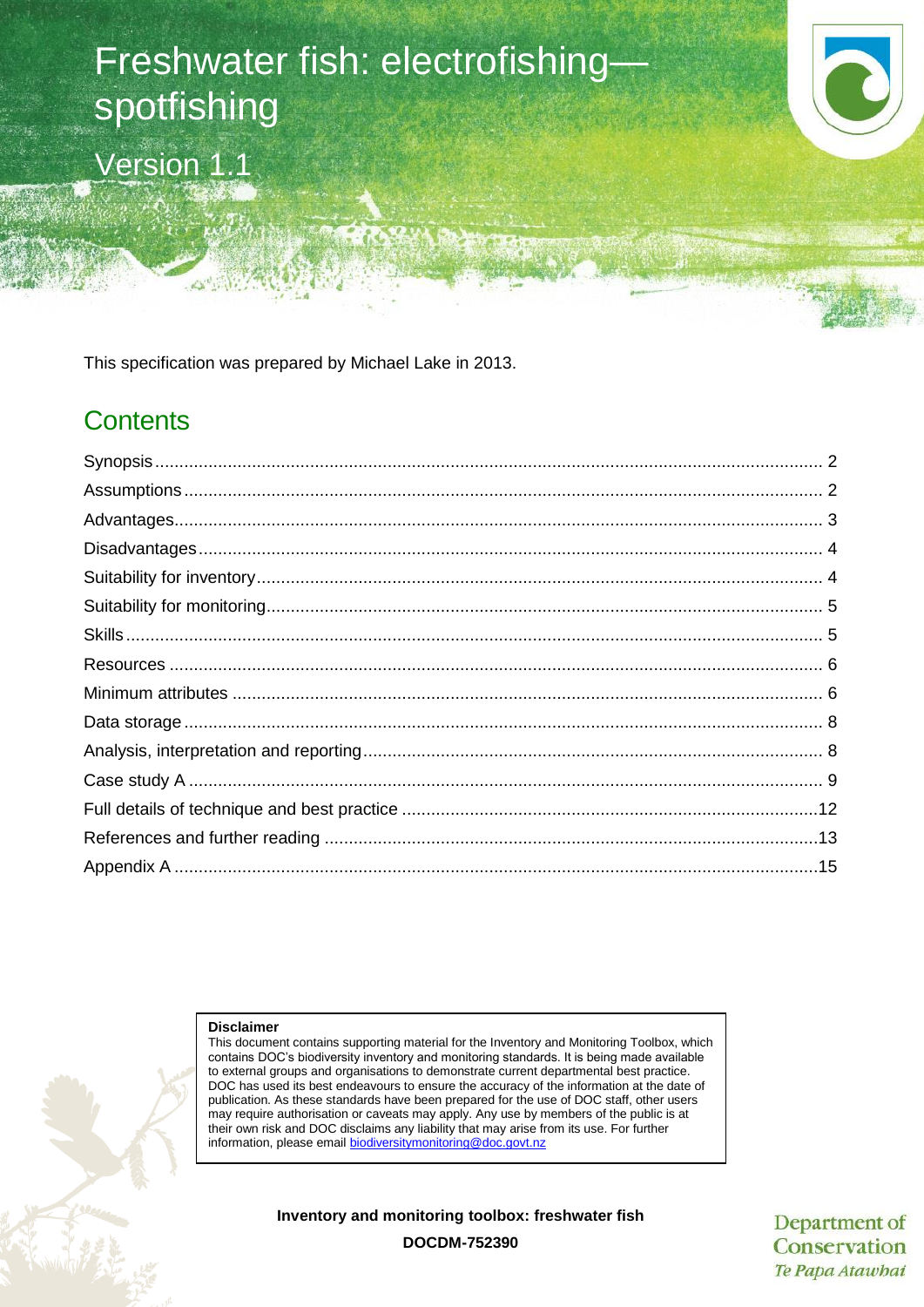# <span id="page-1-0"></span>**Synopsis**

'Electrofishing: spotfishing' is the term given to a suite of approaches that can be used to collect freshwater fish from specific habitat or habitats using a backpack electrofishing machine. The spotfishing method outlined here is not as prescriptive as other electrofishing methods in the Toolbox. This is because there is large variation in the way it can be undertaken depending on the survey objectives.

Spotfishing will primarily be used to collect freshwater fish presence/absence, species distribution data, and obtain samples for morphological and genetic analysis. However, because spotfishing can target specific habitat it may not be a suitable method for determining fish community composition at the reach scale and is probably best used to supplement other methods that are appropriate for this task (e.g. 'Freshwater fish: electrofishing—fixed reach'—docdm-755847). If fishing effort is quantified, spotfishing can be used to determine relative abundances by collecting catch per unit effort data (CPUE). However, these relative abundances can only be applied to the habitat or habitats that were sampled and not to fish communities at the stream section or reachscale. Note also that effort may be harder to standardise or quantify compared to other electrofishing methods because it is at least partly determined by the skill of the individual observers and their familiarity with both the habits of the target species and the geography of the sampled streams. Spotfishing is also an efficient means of collecting other forms of data from freshwater fish populations such as length-frequency, fish health and condition factor as well as data for detecting pest fish invasions and assessing the effect of fish passage barriers.

The main advantage of spotfishing is that it is significantly less time-consuming than other methods of backpack electrofishing. This allows larger areas of a catchment to be covered with limited resources. The flexibility of spotfishing is also ideally suited to detecting fish species and/or lifestages with specific habitat requirements and very patchy distributions within a stream or river (e.g. torrentfish, juvenile lamprey).

The critical step prior to undertaking any sampling using the spotfishing method is the selection of habitats that will be targeted. The selection of target habitat will depend on the survey objectives and habitat preferences of the fish species that are to be found and perhaps collected. Useful resources for identifying habitat preferences of target species are provided in 'Full details of [technique and best practice'.](#page-11-0)

All backpack electrofishing should comply with DOC's standard operating procedure (SOP) for the safe use of electrofishing machines (see 'Electric fishing: one page SOP'—docdm-676678, and 'Electric fishing technical document—health and safety'—docdm-752861).

## <span id="page-1-1"></span>**Assumptions**

Spotfishing—presence/absence indices:

Species of interest are truly absent from the sample area when none are detected.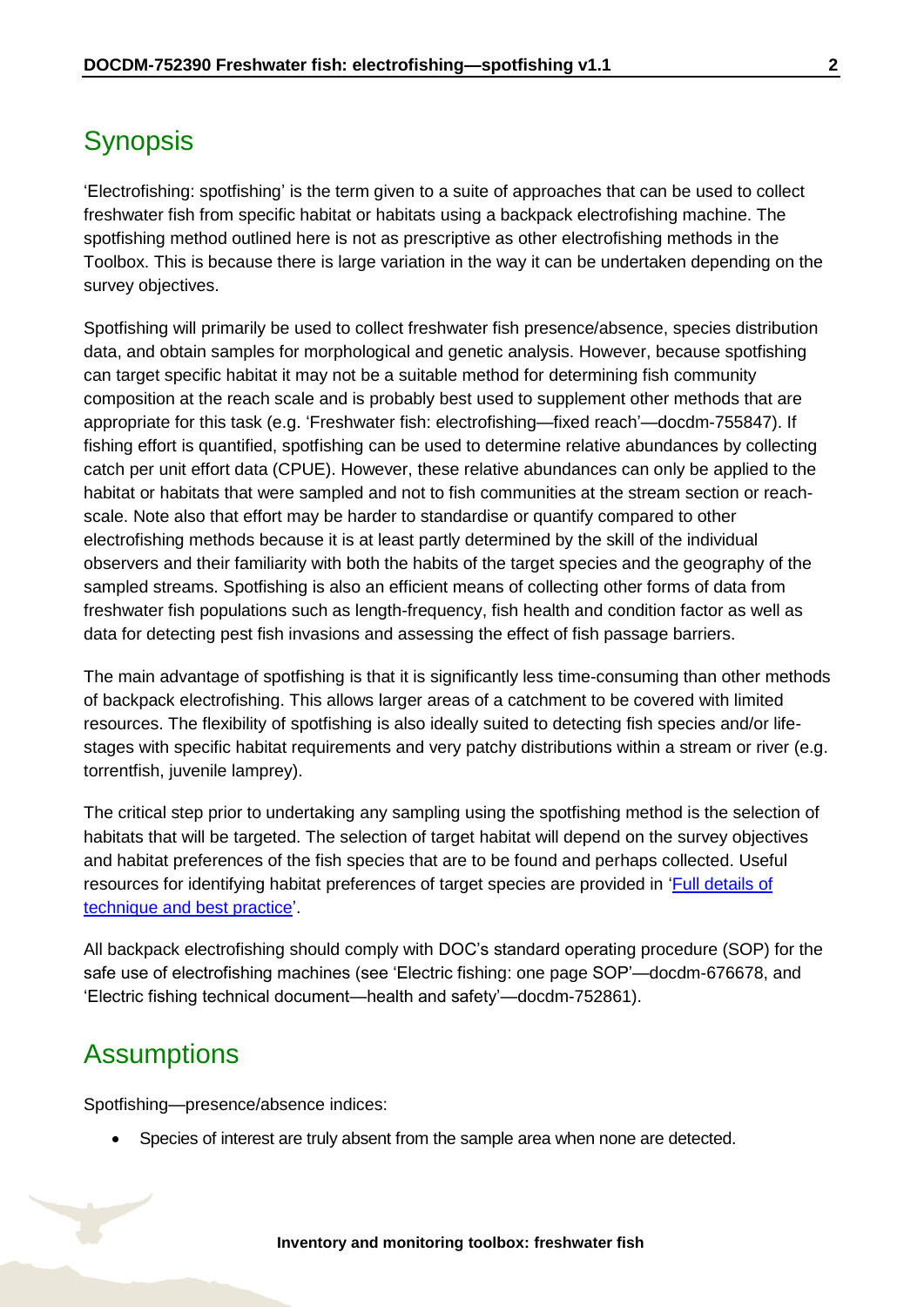Methodology is standardised to account for variation in detection probability, i.e. based on a legitimate spatial sampling framework. For instance, if a particular habitat (e.g. woody debris in pools less than 1 m deep) is targeted at one site in the study, the same habitat should be targeted at all sites.

The following assumptions only apply when fishing effort is recorded to determine a CPUE of relative abundance:

- The relationship between number of individuals collected (index) and number of individuals present (density) is linear.
- Capture efficiency is independent of sample timing, site conditions, fish species present and operator proficiency (Temple & Pearsons 2007); or these factors can be accurately quantified and incorporated into analysis (e.g. using a generalised linear model). This assumption should be considered carefully when making comparisons over time or between sites.
- There is no movement into or out of the sample area during the sampling period.

In addition to the assumptions related to use of data, it is important to note that backpack electrofishing of any kind also makes some assumptions which may not hold:

 Where fish length data are collected, the size structure of fish in the sample is the same as the size structure of the population present within the sample reach. This assumption may be frequently violated in certain stream habitats as electrofishing tends to be more effective on large fish (Reynolds 1996); however, when sampling braided river fish species (e.g. pencil galaxiids) a representative sample can often be achieved.

### <span id="page-2-0"></span>Advantages

- Less labour-intensive than other electrofishing methods. Time savings can be used to sample more sites or larger areas of preferred habitat for target species.
- Can be conducted in larger rivers provided there is enough wadeable preferred habitat that can be sampled.
- More efficient at capturing target species than fixed-reach or multi-pass electrofishing.

In addition, be aware that backpack electrofishing has the following advantages:

- All wadeable habitat types within the stream can be sampled including fast-flowing riffle and run habitats.
- Allows CPUE data to be calculated on an accurately defined area basis, e.g. fish captured per 100  $m^2$  (Hayes et al. 1996).
- Less affected by water temperatures and turbidity compared with some other sampling methods.
- Relatively low impacts on fish and other instream biota compared with some other sampling methods.
- Samples a greater diversity of fish species than other sampling methods.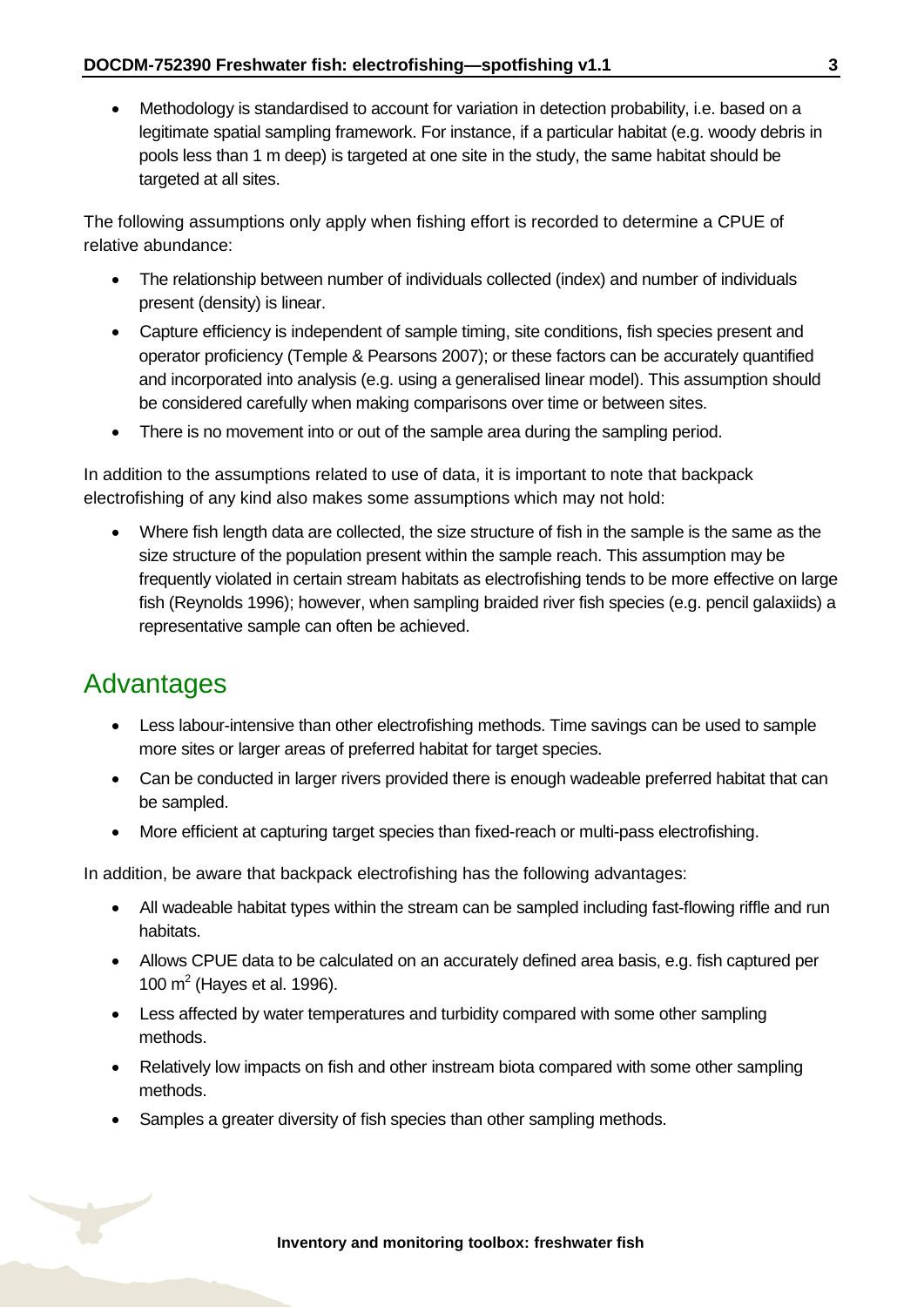• Can be carried out during normal working hours (rather than after dark).

### <span id="page-3-0"></span>**Disadvantages**

- Higher probability of failure to detect species that have a low preference for the habitat that is being targeted. Spotfishing is therefore not an appropriate method for collecting information on freshwater fish community composition at a reach scale.
- Difficult to standardise effort, so that it is not possible to use data collected to compare fish relative abundance over time and between sites.

In addition, be aware that backpack electrofishing of any type has the following limitations:

- Requires specialist equipment and completion of an electrofishing training course.
- Specific fish species capture can require operator and poll net holder experience.
- Potentially size-selective and therefore caution must be used when interpreting length-frequency data.
- Capture efficiency is reduced in habitats with complex structure such as woody debris and dense macrophytes (Portt et al. 2006).
- Capture efficiency is reduced as stream width increases (Portt et al. 2006).
- Capture efficiency is reduced as turbidity increases (Portt et al. 2006).
- Equipment is reasonably bulky and may not be appropriate for remote areas with poor access.
- Capture efficiency is low for nocturnal pool-dwelling species such as kōkopu.
- Capture efficiency is known to vary widely between different species (Portt et al. 2006). This means that relative abundances in electrofishing samples may not reflect actual relative abundances of different species in the sampling reach.
- Capture efficiency is reduced in very low or very high electrical conductivities. The Kainga EFM 300 is designed to work in conductivities between 10 and 400 µS/cm (NIWA Instrument Systems n.d.).

## <span id="page-3-1"></span>Suitability for inventory

- As a simple, cost-effective method for scoping distribution patterns, e.g. prior to planning a more intensive monitoring project.
- Where the fixed-reach electrofishing method cannot be used because large areas of the sample reach are unwadeable. This will often be the case in larger rivers where pools are too deep to wade but riffle and run habitats can be safely electrofished.
- To complement more comprehensive methods for sampling freshwater fish community composition. Spotfishing can be used to detect rare or very patchy species that may not be picked up by other sampling methods such as fixed-reach electrofishing. Spotfishing will only provide additional information of the presence/absence and distribution of these species and potentially their relative abundances within the targeted habitat.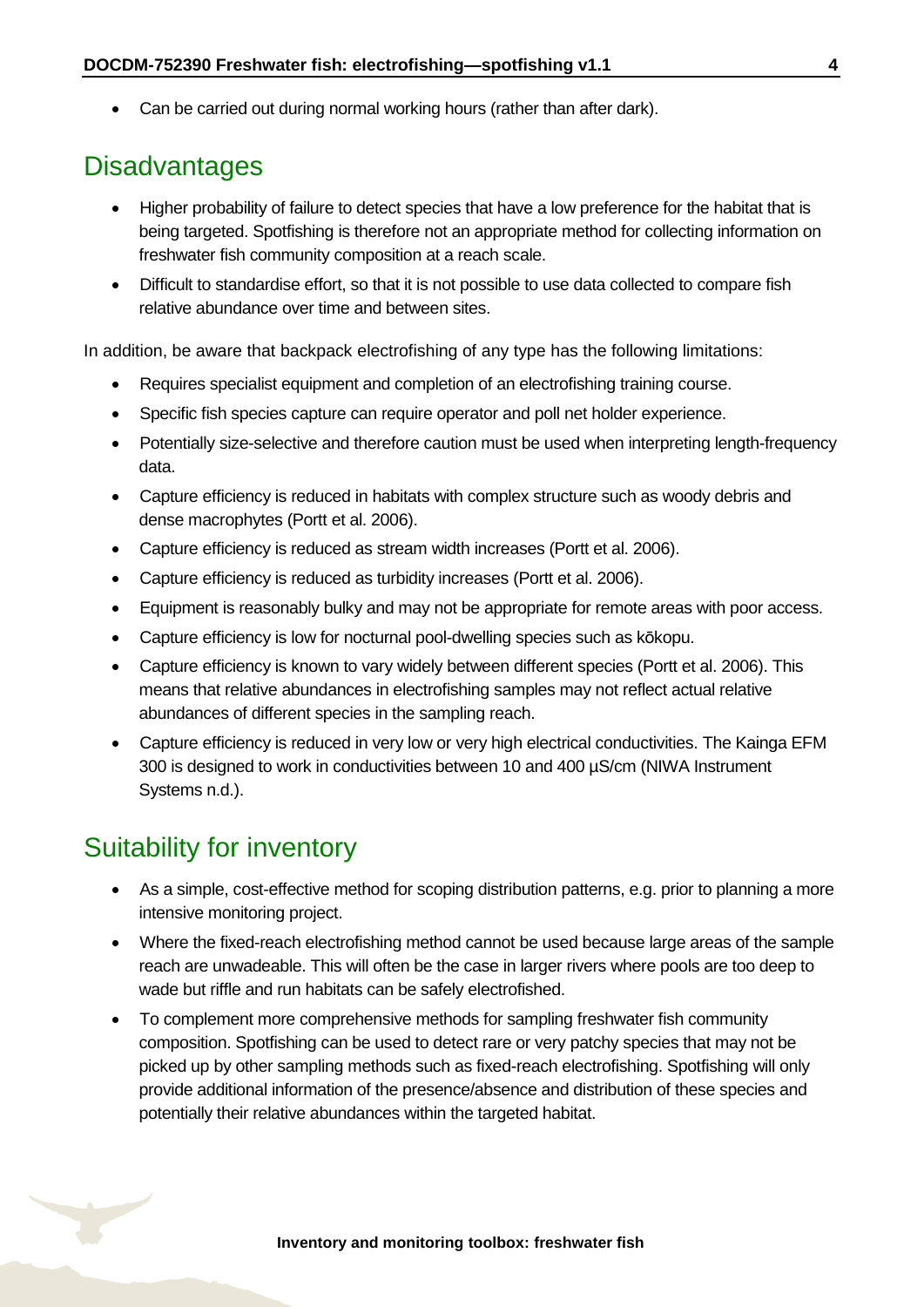# <span id="page-4-0"></span>Suitability for monitoring

This method should only be considered appropriate for monitoring where absolute abundance or relative abundance (at the reach scale) of fish are not considered to be important variables of interest in the monitoring programme, e.g. if population structure or presence/absence are the primary variables of interest. Most fish monitoring programmes will need to include some measure of abundance, so the scope for using the spotfishing method for monitoring is likely to be limited.

### <span id="page-4-1"></span>**Skills**

#### Design and analysis

Staff involved in the design of survey programmes for spotfishing need to be familiar with or source information about species distributions in the study area in question, and about the habitat preferences of target species' or life stages. This will enable efficient targeting of sample effort.

Staff involved in the development of survey programmes should be familiar with basic principles of good sampling design. 'A guideline to monitoring populations' (docdm-870579) will assist with understanding these principles. It is important that input from a biometrician is obtained during both the design and analysis stages to ensure that the data collected are scientifically robust. Good statistical design is especially critical when developing monitoring programmes as they tend to be complex and have high ongoing running costs. It is much harder to improve design after data collection has started or been underway for some time than it is to put time into the initial planning. Putting effort into designing a programme well at the outset ensures that the running costs are justified and will result in useful information that meets the monitoring objectives.

The ability to use a spreadsheet software package such as Microsoft Excel is a minimum skill required for data entry, data checking and analyses. The ability to use statistical software packages is desirable but not mandatory provided support from statisticians is available. Staff involved in data analysis must be conscious of the underlying assumptions of electrofishing when undertaking their analyses.

#### Survey teams

The training required for undertaking electrofishing is outlined in DOC's 'Electric fishing: one page SOP' (docdm-676678) and 'Electric fishing technical document—health and safety' (docdm-752861). A minimum of two certified operators are required to use a backpack electrofishing machine. To be certified, an operator must have completed an 'Electric Fishing for Machine Operators' training course and attended refresher courses at required intervals (contact the DOC Science & Capability Group to find out about these courses). All team members must hold a current first aid certificate and be trained in wader safety.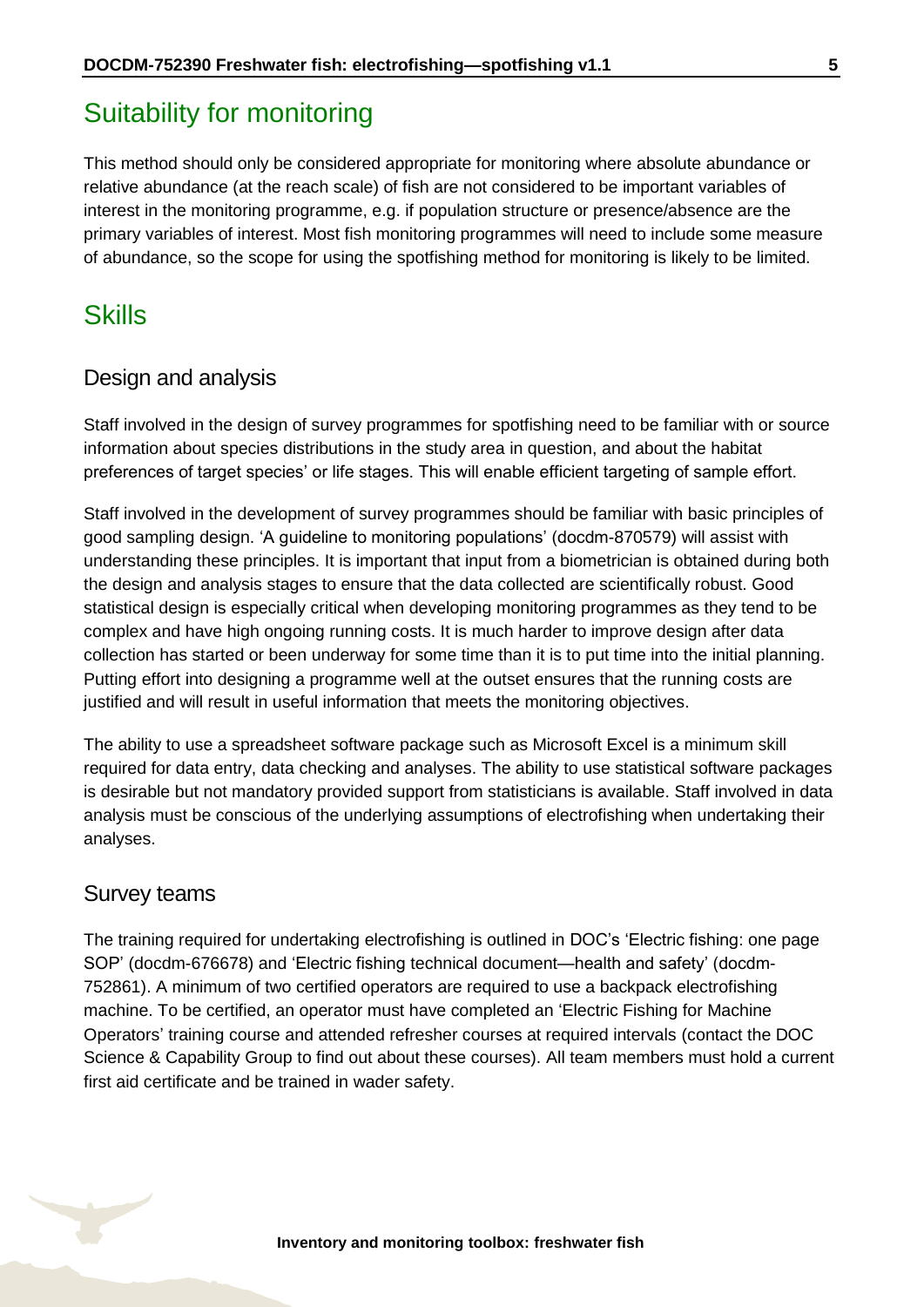The survey team should contain at least one person able to identify freshwater fish to species level and one who has experience in handling fish to minimise unnecessary injury or mortality.

### <span id="page-5-0"></span>Resources

- Survey team—a minimum of two certified operators are required to undertake backpack electrofishing (see 'Electric fishing: one page SOP'—docdm-676678, and 'Electric fishing technical document—health and safety'—docdm-752861). In many instances it will be advisable to use three-person teams so there is always someone available to handle fish and record any missed fish. Three-person teams may be needed when time frames are tight or at sites that are overgrown, deeply incised or have uneven stream beds.
- Backpack electrofishing machine. The battery powered NIWA Kainga EFM 300 is the standard machine used in New Zealand.
- Waders for all team members. All waders should be checked for leaks prior to fishing. Staff should be trained in wader safety; see 'Wading safely' (olddm-566603) for guidance.<sup>1</sup>
- Pole net.
- Dip nets. Typically at least one dip net is used by the operator. In a team of three it is possible for a second or even third team member to also use dip nets.
- Polarised sunglasses for all team members (optional).
- Buckets to hold fish for brief periods during sampling (optional). Two buckets are typically used, one for eels and one for other fish species.
- Measuring board (if fish are to be measured).
- Voucher jars for fish samples / fin clips filled with 70% ethanol.
- Linesman gloves for each team member. These must be rated to 1000 V and waterproof.
- GPS unit / NZTopo50 1:50 000 map.
- Water quality field meter(s).
- Rain-proof data sheets with clipboard and pencils, including New Zealand Freshwater Fish Database forms.
- Measuring tape to measure area fished.
- Wading rod for measuring stream depths (optional).
- Freshwater fish identification book, e.g. *The Reed Field Guide to New Zealand Freshwater Fishes* (McDowall 2000).

## <span id="page-5-1"></span>Minimum attributes

-

Consistent measurement and recording of these attributes is critical for the implementation of the method. Other attributes may be optional depending on your objective. For more information refer to ['Full details of technique and best practice'](#page-11-0).

<sup>&</sup>lt;sup>1</sup> <http://www.doc.govt.nz/Documents/parks-and-recreation/places-to-visit/tongariro-taupo/wade-safely-brochure.pdf>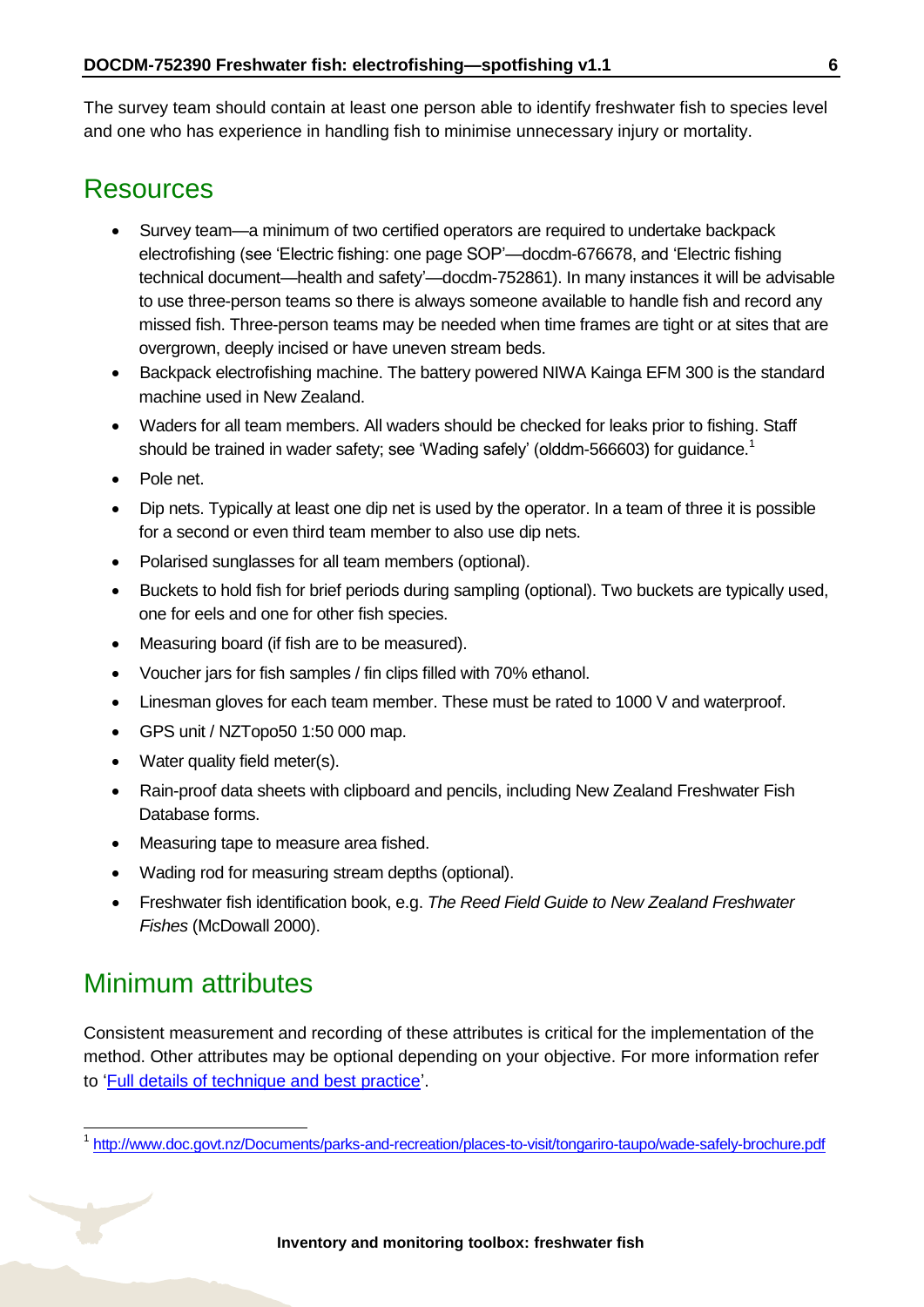DOC staff must complete a 'Standard inventory and monitoring project plan' (docdm-146272).

The minimum requirements for a fish survey will be largely determined by the objectives of the study or monitoring programme. Careful consideration of these objectives should be made prior to collecting data. However, for any study the following minimum attributes should be recorded:

- The location of sampling sites must be recorded using an accurate hand-held GPS, or known point from an NZTopo50 1:50 000 map. If sampling reaches are sufficiently long then the upstream and downstream ends should both be recorded.
- The name of the observers who collected the data.
- The date and time of sampling.
- Electrofishing machine settings.
- All fish collected should be identified to species level. If this cannot be done in the field then a voucher sample may be collected and preserved, or a series of detailed photographs taken for further assessment by a qualified expert. A fin clip preserved in ethanol may be taken for mitochondrial analysis.
- The type of habitat that is being targeted by spotfishing should be recorded. If CPUE data are required, measure or estimate the area of each habitat that is sampled. Alternative but less useful measures of CPUE 'effort' can be based on shock time (recorded as 'elapsed time' on Kainga EFM300), total fishing time, or number of habitats fished (e.g. number of pools).
- Measurement of fish length is optional depending on whether population structure is a key variable of interest; however, the recording of juvenile and adult age classes should be a bare minimum.

It is important to collect habitat data to describe factors that may influence catch efficiency and therefore the key underlying assumptions of the method. Habitat data are also useful when it comes time to analyse data as many habitat variables will help explain why certain results were observed. However, where the purpose of spotfishing is to collect the maximum number of fish records with the least amount of effort, relatively little time should be spent collecting other data. Habitat attributes that should be recorded are:

- Electrical conductivity
- Water temperature
- Water visibility (using a simple scale, e.g. good, average or poor)
- Substrate composition (measured or visually estimated)
- Stream shading
- Average water depth
- Stream gradient

There are a number of guidelines and protocols available for collecting habitat data. A set of standard national guidelines has been recently developed by Harding et al. (2009).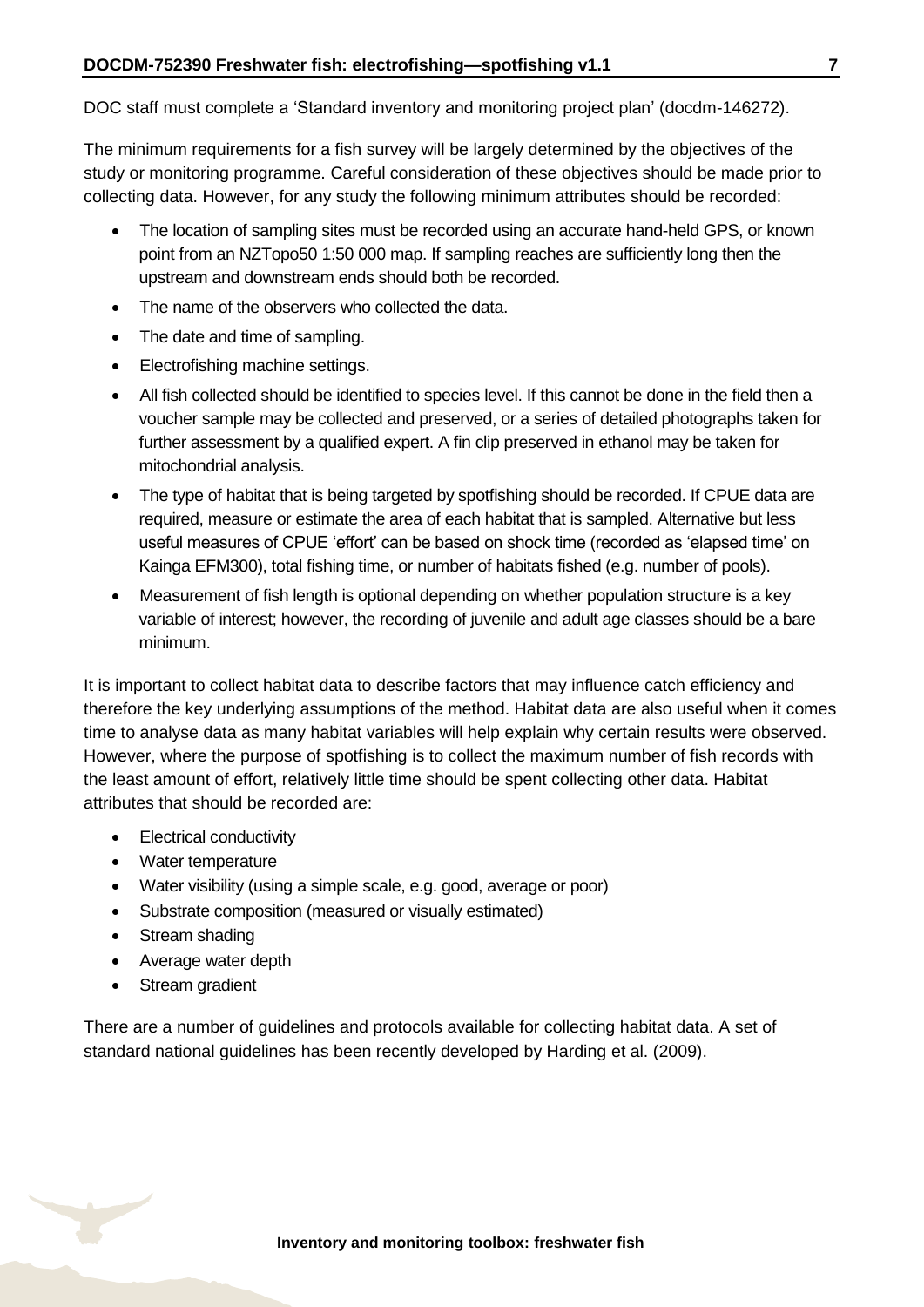#### <span id="page-7-0"></span>Data storage

Data should be recorded on rain-proof field data sheets. All data sheets should be reviewed by the team leader before leaving a site to ensure all fields have been entered properly. Avoid carrying multiple completed field data sheets between sites as this increases the potential for data loss.

Forward copies of completed survey sheets to the survey administrator, or enter data into an appropriate spreadsheet as soon as possible. Collate, consolidate and store survey information securely, also as soon as possible, and preferably immediately on return from the field. The key steps here are data entry, storage and maintenance for later analysis, followed by copying and data backup for security.

Summarise the results in a spreadsheet or equivalent. Arrange data as 'column variables'—i.e. arrange data from each field on the data sheet (date, time, location, site designation, species identity, etc.) in columns, with each row representing a single observation (typically each fish sampled).

If data storage is designed well at the outset, it will make the job of analysis and interpretation much easier. Before storing data, check for missing information and errors, and ensure metadata are recorded. Storage tools can be either manual or electronic systems (or both, preferably). Data may be entered into an appropriate file format such as .xls, .txt, .dbf for specific analyses. Copy and/or backup all data, whether electronic, data sheets, metadata or site access descriptions, preferably offline if the primary storage location is part of a networked system. Store the copy at a separate location for security purposes. For instance, copies of field data could be stored in both Area and Conservancy Office filing systems.

Summaries of all fish survey data should also be entered into the New Zealand Freshwater Fish Database (NZFFD) administered by the National Institute of Water and Atmospheric Research (NIWA). The NZFFD is an important national repository for presence/absence data and represents a valuable resource for a range of different applications including research, impact assessments and threatened species monitoring. As a minimum, site location, fishing method and species collected should be recorded in the database forms. Data can be entered electronically using the Freshwater Fish Database Assistant software, which is freely available from the NIWA website.<sup>2</sup> DOC staff can request this software to be loaded using a 'Move, add, change' (MAC) request form.

## <span id="page-7-1"></span>Analysis, interpretation and reporting

Seek statistical advice from a biometrician or suitably experienced person prior to undertaking any analysis.

Datasets obtained from spotfishing will primarily be used to provide information on species presence/absence within the targeted habitat. Species diversity can also be easily expressed as the

-

<sup>&</sup>lt;sup>2</sup> <http://www.niwa.co.nz/our-services/databases/freshwater-fish-database>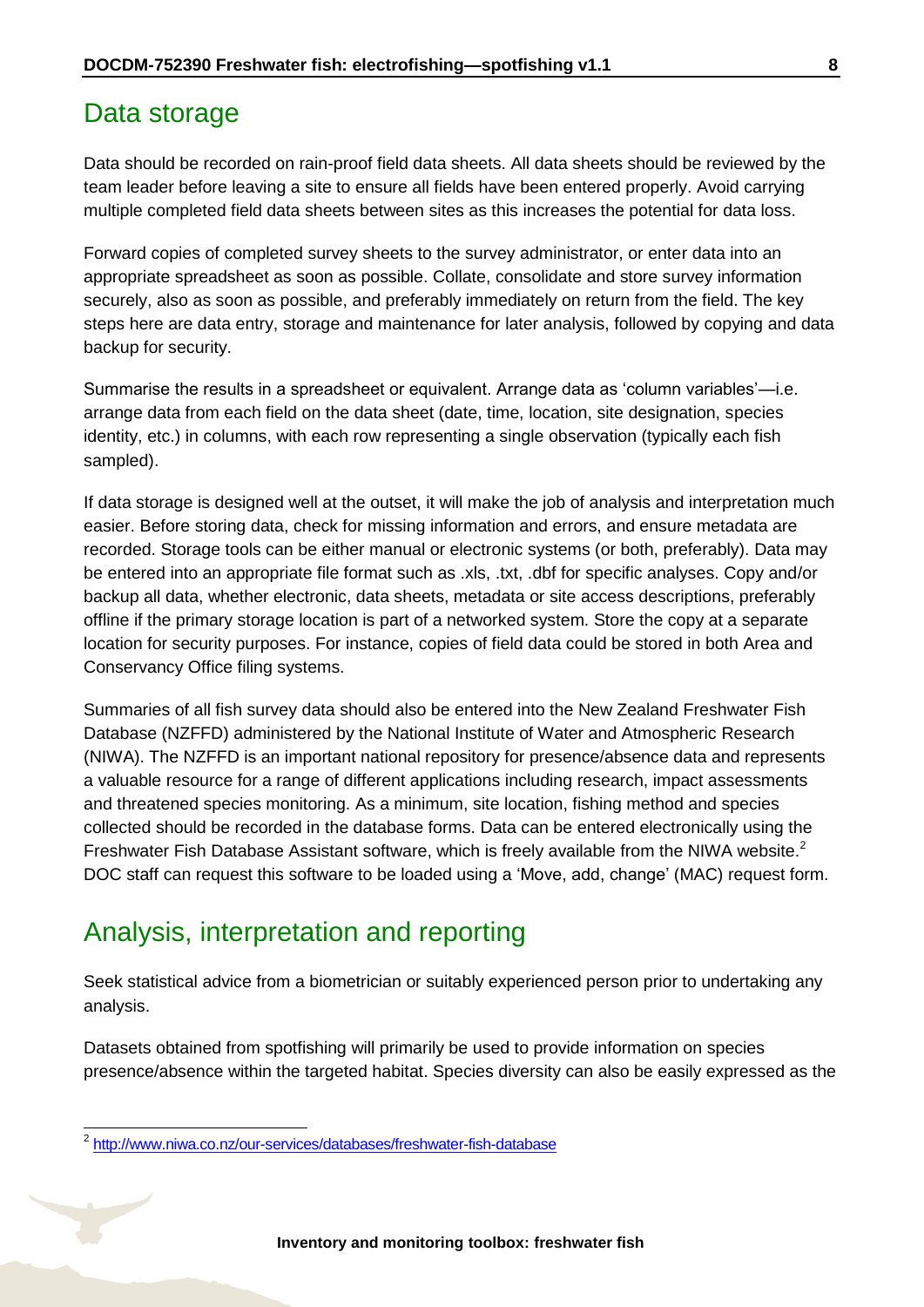total number of species (taxa richness) recorded at a site. This information is best presented spatially to demonstrate the distribution of species across a catchment or catchments.

If fishing effort was recorded then CPUE data can be generated to provide estimates of relative abundance. It is important to note that these relative abundances only apply to the habitat types that were targeted for fishing (e.g. relative abundance of shortfin and longfin eels within shallow riffles) rather than relative abundances within the stream at the reach scale.

CPUE data can be used to assess changes in relative abundances at a site over time provided that all sampling events occur under similar environmental conditions. It is therefore important to repeat sampling at the same time of year and avoid extreme flow conditions that may influence catch efficiency. Caution should be used when making comparisons of CPUE between sites or between surveys made by different observers as the assumption that catch efficiency remains constant is likely to be violated (refer to ['Disadvantages'](#page-3-0) section). If making between-site comparisons, it is important to mindful of differences in variables that affect catch efficiency such as electrical conductivity and habitat complexity.

Depending on the survey objectives it may be useful to assess population structure using fish length data. Length data are typically used to generate length-frequency histograms, which allow the structure of a fish population to be assessed. Length-frequency histograms can provide an insight into factors that may be affecting fish population dynamics, such as high mortality or recruitment failure (Anderson & Neumann 1996). When interpreting length-frequency histograms it is important to consider potential size biases in sampling and whether sample size is adequate. Many statisticians now recommend density plots as an alternative to histograms because the selection of length category boundaries (i.e. minimum and maximum values) can have a large influence on the appearance of histograms.

Survey results should be reported on in a timely manner to ensure that they are available for future users. Extending the time between data collection and reporting increases the potential for useful information gathered during sampling to be forgotten and lost.

## <span id="page-8-0"></span>Case study A

#### **Case study A: spotfishing for dwarf galaxias in the Mangahao River, Tararua Range**

This case study is taken from unpublished material provided by Logan Brown, Horizons Regional Council, April 2011.

#### **Synopsis**

This case study demonstrates the use of the backpack electrofishing spotfishing method to gather information on the presence of 'Declining' dwarf galaxias (*Galaxias divergens*) within two unnamed tributaries of the Mangahao River. The survey was part of a larger study carried out by Horizons Regional Council staff in order to gain an understanding of the distribution of significant fish species within the Tararua and Ruahine ranges. This information may then be applied by the Council while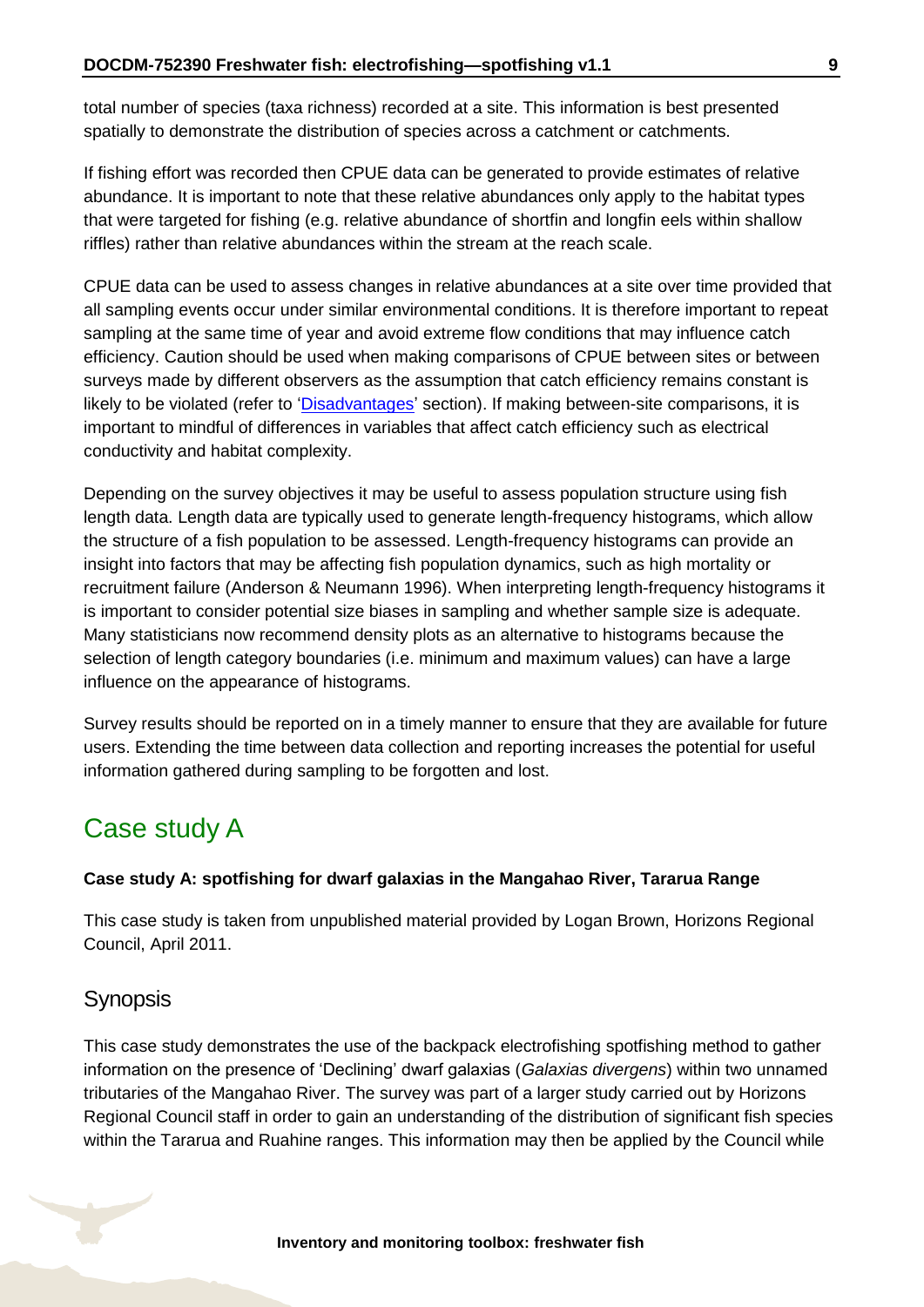assessing the values of freshwater management zones, and the potential adverse effect of management actions such as gravel extraction, discharges into water and water extraction in those zones.

Dwarf galaxias were known to occur higher up and lower down in the Mangahao Catchment but records were sparse. Spotfishing was used to sample specific habitats within sections of stream to maximise the probability of catching dwarf galaxias within the time frame available.

#### **Objectives**

To detect the presence of dwarf galaxias within two small tributaries of the Mangahao River.

#### Sampling design and methods

The overarching study aims to map distributions of a wide variety of fish species over an extensive and rugged landscape. Resources were limited, so the sample design reflected the need to maximise information collected with minimal effort. Existing information about fish distributions (taken from the NZFFD) was used to target streams thought likely to support particular fish species. Search methods within those areas were tailored to the species thought most likely to be present.

Dwarf galaxias are known to prefer relatively shallow and fast-flowing water (Jowett & Richardson 2008). A backpack electrofishing machine was used to sample shallow riffle and run habitat in the two tributaries. Special focus was given to sampling stream edges. Habitats that were slow and deep, such as pools, were bypassed by the electrofishing team.

#### Data collection

Electrofishing was carried out over sample reaches that were approximately 75–100 m in each of the unnamed tributaries. One site was constrained by a waterfall at the upstream end. Both sample reaches were considered to be representative of the habitat present within the tributaries as a whole.

All species captured were identified and counted. Fish length was not measured.

#### **Results**

No dwarf galaxias were collected from either of the tributary streams during the survey. Longfin eels (*Anguilla dieffenbachii*) and kōura (*Paranephrops planifrons*) were the dominant species found and one kōaro (*Galaxias brevipinnis*) was also captured.

All data were recorded onto MS Excel spreadsheets for basic data analysis and long-term storage on the Horizons Regional Council servers. Data were also entered onto NZFFD cards and will be submitted to the NIWA online database. For those sites where fish species met the rare and threatened specifications in the Proposed One Plan it is planned to create a GIS layer that can be used to assess future resource consent applications. The results of the survey were included in a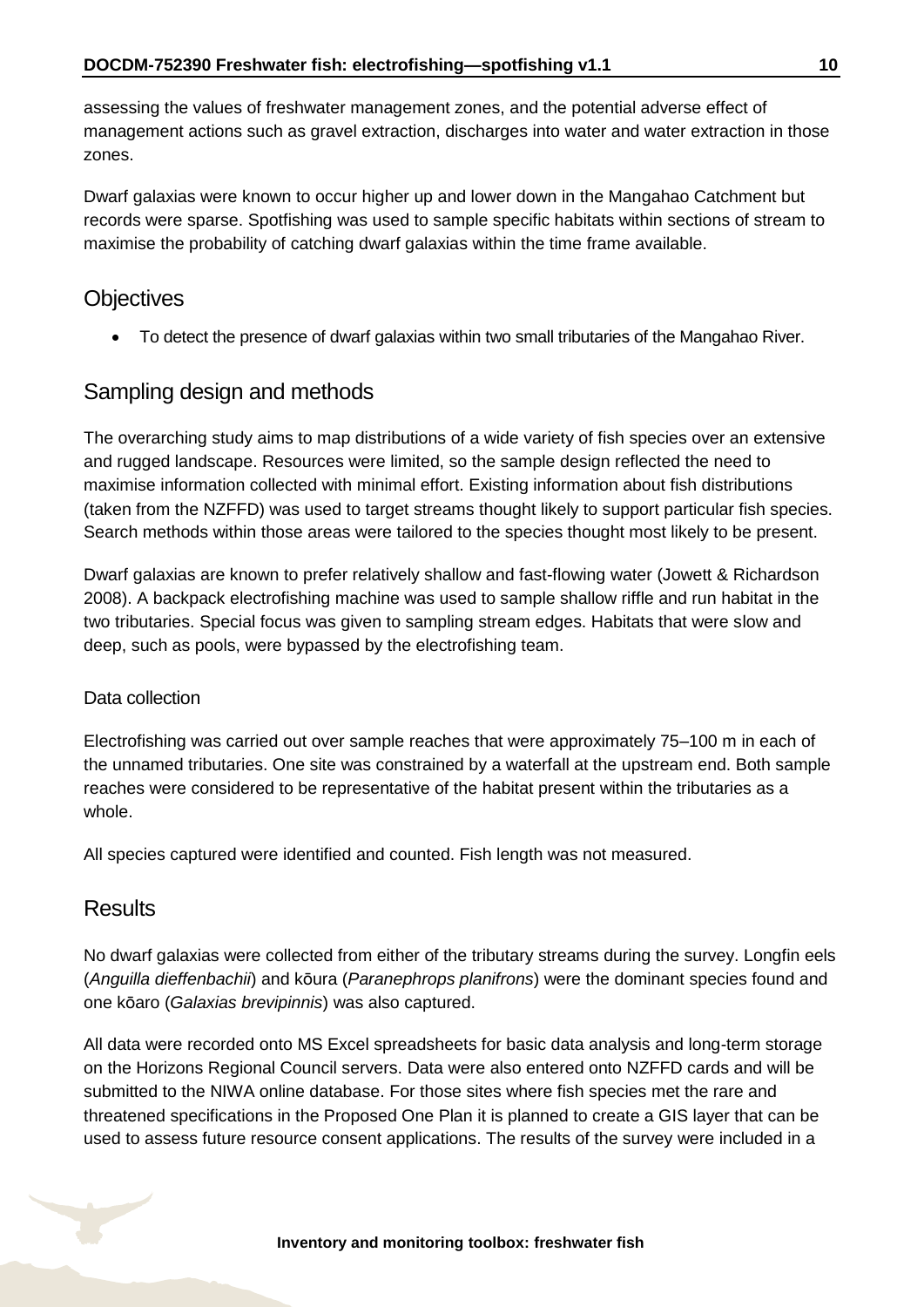report documenting the results of fish surveys carried out across the Tararua and Ruahine ranges (Patterson & Brown 2011).

#### Limitations and points to consider

Horizons Regional Council staff concluded that dwarf galaxias were unlikely to be present in either of the tributary streams. It is unclear why this was the case as the species had been found in similar habitat at sites upstream and downstream of the survey sites. However, the detection of kōaro was considered significant as the species had not been collected previously and is very rare in the Manawatū River catchment. Kōaro have a conservation status of 'Declining' and are used by Horizons Regional Council to identify high-value sites within the region.

While one-off surveys cannot prove that dwarf galaxias were absent (see ['Assumptions'](#page-1-1) section) they did provide strong evidence that neither stream supported a sizeable population of the species. Spotfishing was therefore a very efficient method of meeting the objectives of the survey.

The advantage of the spotfishing method in this instance was that the key information was collected very quickly. Field observers estimated that each of the sites took approximately 40 minutes to sample. It would not be possible to complete even one site within the same time frame using other electrofishing methods described in the Toolbox.

The surveys were very tightly focused and little additional information was collected. No measurements of the total area or length of stream sampled were made so relative abundances could not be estimated on a spatial basis.

The data could not be used to describe the freshwater fish community as a whole. This was due to decisions in sampling design (e.g. pool habitat was not sampled and therefore the probability that pool-dwelling fish would be detected was low) and in the sampling method.

Further surveying using spotlighting methods was conducted in order to make up for these deficiencies.

In the context of the wider study aim (to understand fish distribution in the Ruahine and Tararua ranges), the size and bulk of the electrofishing machine means the people carrying out the surveys have to be committed to get into some of the more remote waterways. This can mean that remote locations may be under-surveyed. As is typical for a large-scale inventory project, a range of complementary sampling methods will be applied to ensure that all habitats and locations can be adequately surveyed.

#### References for case study A

Jowett, I.G.; Richardson, J. 2008: Habitat use by New Zealand fish and habitat suitability models. *NIWA Science and Technology Series No. 55*. National Institute of Water and Atmospheric Research, Wellington.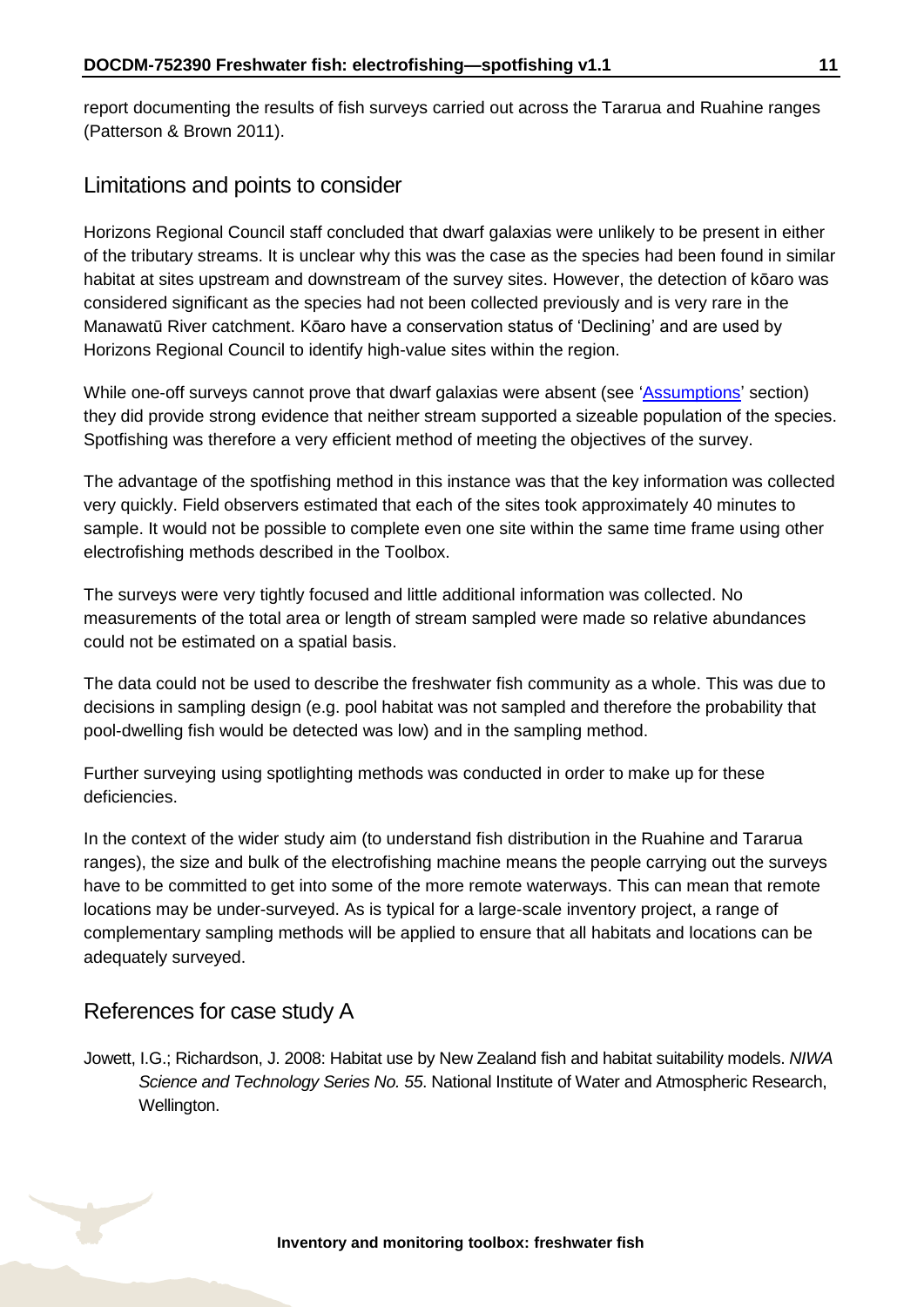Patterson, M.; Brown, L. 2011: Ruahine and Tararua ranges freshwater fish survey. Horizons Regional Council and the Department of Conservation. Report number 2011/ET/1217.

### <span id="page-11-0"></span>Full details of technique and best practice

Before undertaking any sampling it is important to spend time determining the habitats that will be targeted. The target habitat that should be selected will depend on the survey objectives and fish species of interest. Information on catchment and reach-scale habitat preferences of New Zealand freshwater fish species is provided in Leathwick et al. (2008). Micro- and meso-scale habitat preferences for depth, velocity and substrate can be found in Jowett & Richardson (2008).

The following steps<sup>3</sup> should be followed when undertaking spotfishing in the field:

- 1. Record electrical conductivity and water temperature on the field sheet. If machine settings (voltage, pulse width and pulse rate) have not already been determined in previous surveys or as part of a wider monitoring programme, then select the appropriate settings using the following guidelines:
	- Set voltage based on electrical conductivity:  $100-400$  V for high conductivity ( $>300$ µS/cm); 200–500 V for medium conductivity (100–300 µS/cm); 300–600 V for low conductivity  $(< 100 \mu S/cm)$ .
	- Where mostly small fish are expected (most cases in New Zealand streams) use a pulse frequency of 60–70 Hz and pulse width of 2 msec. If larger fish > 200 mm are expected then use a pulse frequency of 30 Hz.
- 2. Run through pre-operational safety checks and then test settings in a section of stream *below* the sample area. If six or more lights are showing on the wand, reduce the voltage until five lights or less appear (be aware that the number of lights showing will vary depending on how close the two fishing electrodes are). If fish response is poor, increase the pulse width before increasing the voltage. Increase pulse frequency last to minimise mortality or injury of large fish. If injuries or mortality occur from fish being too severely shocked, first decrease pulse rate, then voltage, then pulse width.
- 3. Prior to initiating electrofishing, reset the 'elapsed time' counter, record the start time and note down the GPS coordinates for the start of the reach.
- 4. Start backpack electrofishing. The machine operator starts on the edge of either bank and should be positioned 2–3 m upstream of the pole netter but closer if water velocity is low. The pole netter sets the pole net flush with the bed of the stream and perpendicular to the flow. The machine operator then sweeps the anode ring in a downstream direction and from side to side but always in line with the pole net. In this way a 'lane' of stream is sampled. The cathode or earth strap should be kept upstream of the pole net within the lane being fished or occupying area that has already been fished to avoid disturbing an unfished area. In flowing habitats, stunned fish within the lane will tend to be swept into the pole net but a

-

 $3$  Sections of this procedure are modified from David & Hamer (2010).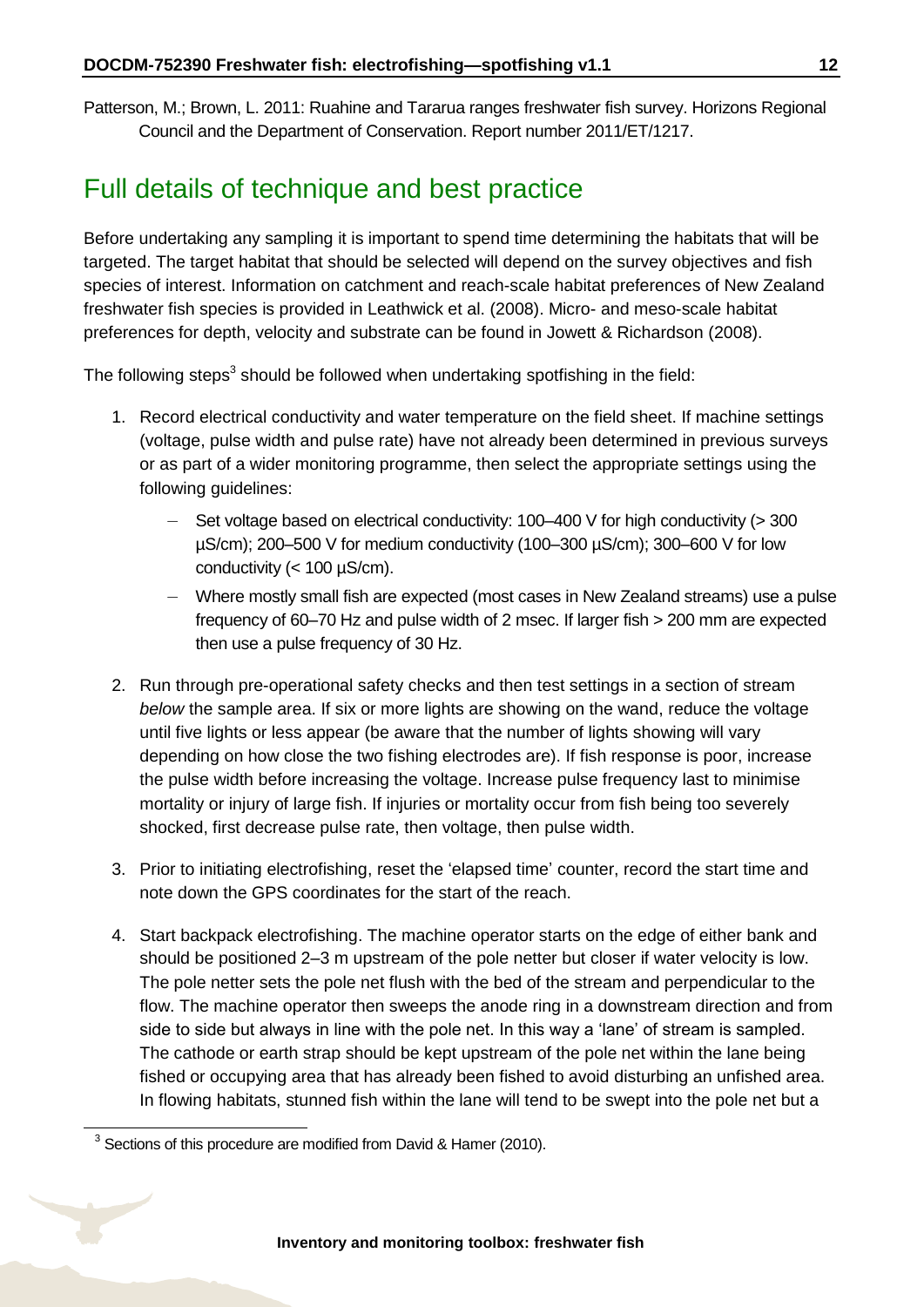dip net can be used to gently dislodge stunned fish caught between rocks. The machine operator and/or third team member should collect other stunned fish as they are spotted using dip nets.

If slow-flowing pool habitat is being targeted then the pole net becomes less effective and most fish will be caught in dip nets held by the operator or assistants. When fishing undercut banks or log jams, fish can be drawn out by placing the uncharged anode on the edge of the fish cover, then switching it on, and then pulling the anode out and away as the partially stunned fish emerges.

- 5. All captured fish should be transferred to collection buckets. It is recommended that eels be collected in a separate bucket to other fish to prevent injury to other fish species. Eels should be lightly anaesthetised so that they can be measured and small individuals can be accurately identified to species level. Where it is planned to use anaesthetics or collected voucher specimens, there will be specific ethical considerations that should be first discussed with suitably qualified technical staff or other experts. Very large eels are often best processed immediately following capture and while they are still stunned. Also record any fish that are shocked but not captured as missed fish. It will often be possible to partially identify species of fish that are 'missed' (e.g. missed eel).
- 6. Identify, count, and if required, measure all fish that are of interest. Fish should be measured to the nearest mm using a purpose-built measuring board.
- 7. Once the target habitat has been sampled:
	- Measure or estimate the area sampled if CPUE data are being collected.
	- Record any other relevant habitat variables (e.g. substrate composition, meso-habitat composition).

#### Tips and recommendations

If fish species cannot be identified in the field, take photographs or retain and preserve a voucher specimen for closer examination under a stereo microscope by a qualified expert.

If large numbers of fish are being captured and lengths are being recorded it is recommended that subsamples of abundant species be measured to save time. A minimum sample size of 100 fish is recommended for generating length frequency distributions (Anderson & Neumann 1996).

### <span id="page-12-0"></span>References and further reading

Anderson, R.O.; Neumann, R.M. 1996: Length, weight, and associated structural indices. In Murphy, B.; Willis, D.W. (Eds): Fisheries techniques. 2nd edition. American Fisheries Society, Bethesda, Maryland.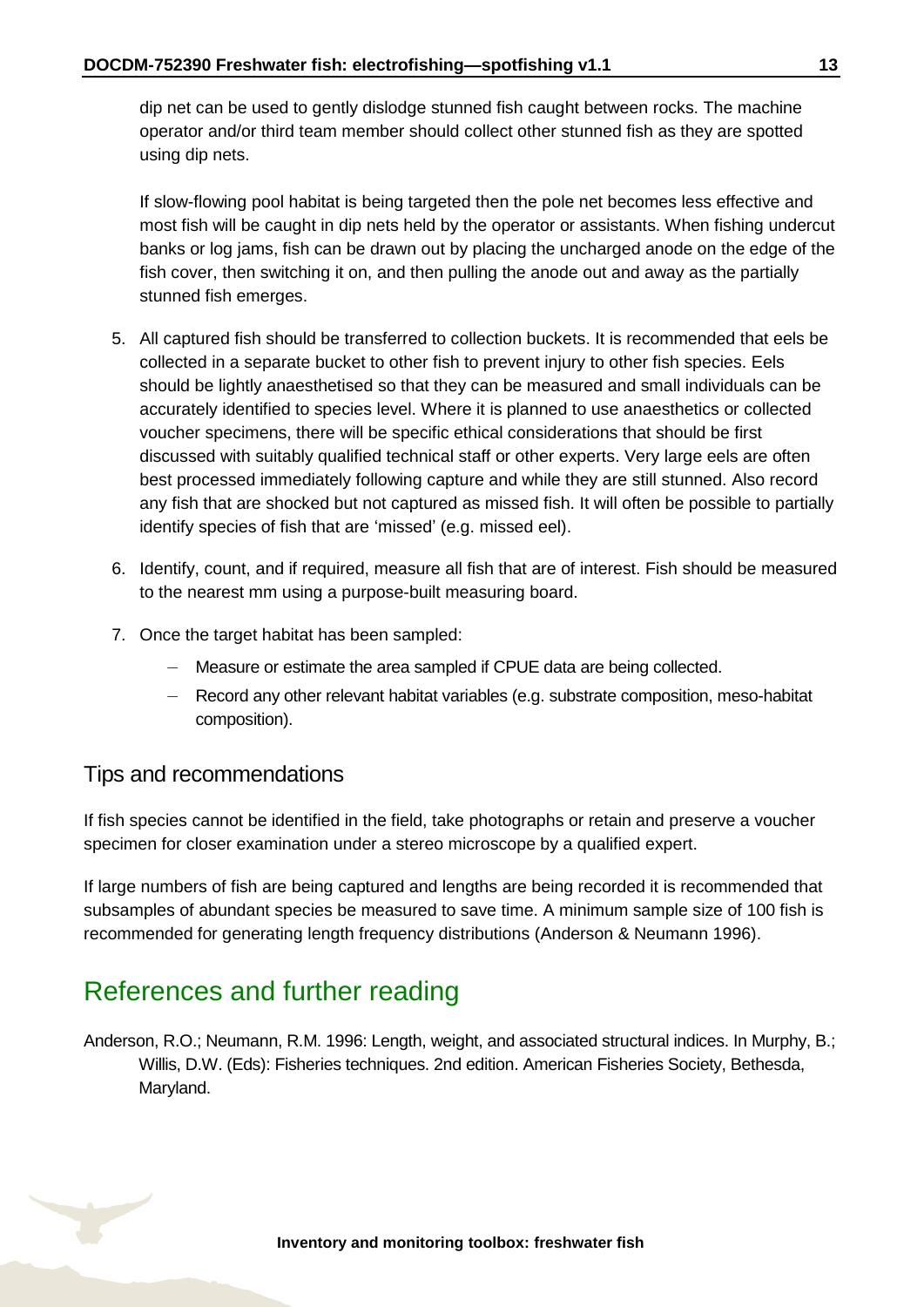- David, B.O.; Hamer, M. 2010: Regional guidelines for ecological assessments of freshwater environments: standardised fish monitoring for wadeable streams. Environment Waikato Technical Report (2010/09), Environment Waikato. 21 p.
- Harding, J.S.; Clapcott, J.E.; Quinn, J.M.; Hayes, J.W.; Joy, M.K.; Storey, R.G.; Greig, H.S.; Hay, J.; James, T.; Beech, M.A.; Ozane, R.; Meredith, A.S.; Boothroyd, I.K.G. 2009: Stream habitat assessment protocols for wadeable rivers and streams of New Zealand. School of Biological Sciences, University of Canterbury, Christchurch. [http://www.cawthron.org.nz/coastal](http://www.cawthron.org.nz/coastal-freshwater-resources/downloads/stream-habitat-assessment-protocols.pdf)[freshwater-resources/downloads/stream-habitat-assessment-protocols.pdf](http://www.cawthron.org.nz/coastal-freshwater-resources/downloads/stream-habitat-assessment-protocols.pdf)
- Hayes, D.B.; Ferreri, C.P.; Taylor, W.W. 1996: Active fish capture methods. In Murphy, B.; Willis, D.W. (Eds): Fisheries techniques. 2nd edition. American Fisheries Society, Bethesda, Maryland.
- Jowett, I.G.; Richardson, J. 2008: Habitat use by New Zealand fish and habitat suitability models. *NIWA Science and Technology Series No. 55*. National Institute of Water and Atmospheric Research, Wellington. 148 p.
- Leathwick, J.; Julian, K.; Elith, R.; Rowe, D.K. 2008: Predicting the distributions of freshwater fish species for all New Zealand's rivers and streams. NIWA Client Report (HAM2008-005), National Institute of Water and Atmospheric Research, Hamilton. 56 p.
- McDowall, R.M. 2000: The Reed field guide to New Zealand freshwater fishes. Reed Books, Auckland. 224 p.
- NIWA Instrument Systems. n.d.: Electric fishing machine (EFM300) operator's manual v1.00. National Institute of Water and Atmospheric Research Ltd (unpublished).
- Patterson, M.; Brown, L. 2011: Ruahine and Tararua ranges freshwater fish survey. Horizons Regional Council and the Department of Conservation. Report number 2011/ET/1217.
- Portt, C.B.; Coker, G.A.; Ming, D.L.; Randall, R.G. 2006: A review of fish sampling methods commonly used in Canadian freshwater habitats. Canadian Technical Report of Fisheries and Aquatic Sciences 2604.
- Reynolds, J.B. 1996: Electrofishing. In Murphy, B.; Willis, D.W. (Eds): Fisheries techniques. 2nd edition. American Fisheries Society, Bethesda, Maryland.
- Temple, G.M.; Pearsons, T.N. 2007: Electrofishing: backpack and drift boat. In Johnson, D.H.; Shrier, B.M.; O'Neal, J.S.; Knutzen, J.A.; Augerot, X.; O'Neil, T.A.; Pearsons, T.N. (Eds): Salmonid field protocols handbook: techniques for assessing status and trends in salmon and trout populations. American Fisheries Society in association with State of the Salmon. 478 p.